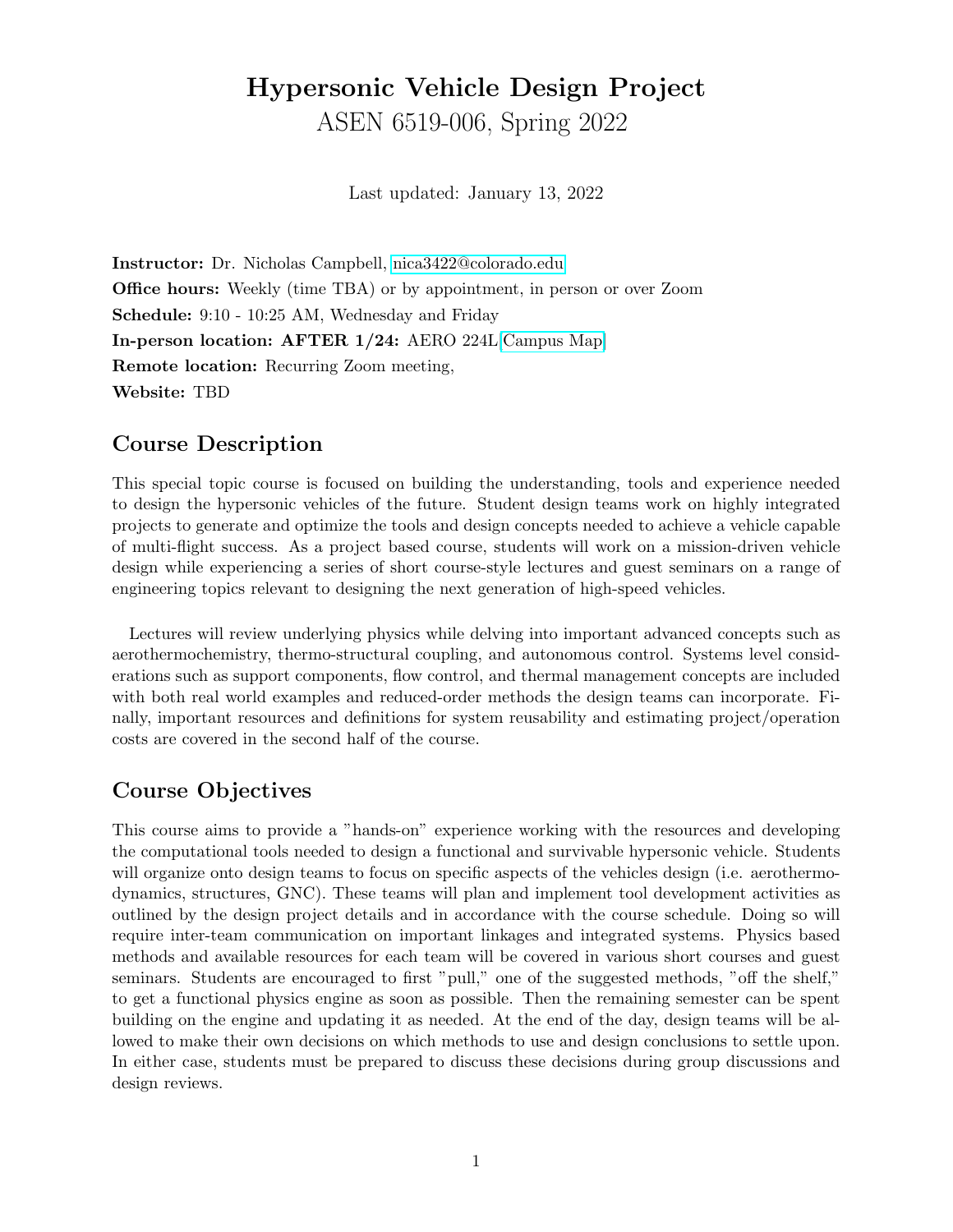## Grading

The table below provides the grading breakdown where quad-charts 1-5, the PDR, and CDR are defined on the course schedule.

| Quad-charts $@1\%$ each         | 5\% total    |
|---------------------------------|--------------|
| Preliminary Design Review (PDR) | $40\%$ total |
| - presentation to review panel  | 25 %         |
| - midterm report                | $15\%$       |
| Critical Design Review (CDR)    | 55% total    |
| - presentation to review panel  | $30\%$       |
| - final report                  | 25 %         |
| Total                           |              |

Design reviews will be in the form of a presentation by each design team. Reports will be due 1 week following the design review or as otherwise noted in the schedule. This scheduling is to allow important questions raised in the design review to be addressed in the report as either solutions of proposed steps to find a solution. Presentations and reports will be scored per design team then peer reviews and instructor discretion will be used to provide individual team member grades that adhere to the total as a team average.

Quad-charts will be graded on a scale of 0,1,2 where 0 means the quad-chart was not prepared for the corresponding class period, 1 means the quad-chart was technically prepared but is either a direct copy of the previous quad-chart or it doesn't well represent the known developments of the team, and 2 means the quad-chart is prepared and accurately represents developments that have occurred with the team. Quad-chart grades will be shared by team members indiscriminately. Due to the nature of the course, late quad-charts or design review elements will not be accepted. Email the instructor for accommodations due to illness or other extenuating circumstances.

#### Reference texts

There is no required textbook. Resources will be either linked or directly provided in lecture notes.

### Course Modalities

This course is offered in the following modality:

• Hybrid: ASEN 6519-006 – students enrolled in this course code should attend class synchronously, either in person or remotely via zoom meeting.

You should be registered in the class code corresponding to the mode you expect to dominantly use. However, all students are permitted to attend the zoom meetings synchronously. Lecture notes or slides will also be posted, when applicable.

### Classroom Behavior

Both students and faculty are responsible for maintaining an appropriate learning environment in all instructional settings, whether in person, remote or online. Those who fail to adhere to such behavioral standards may be subject to discipline. Professional courtesy and sensitivity are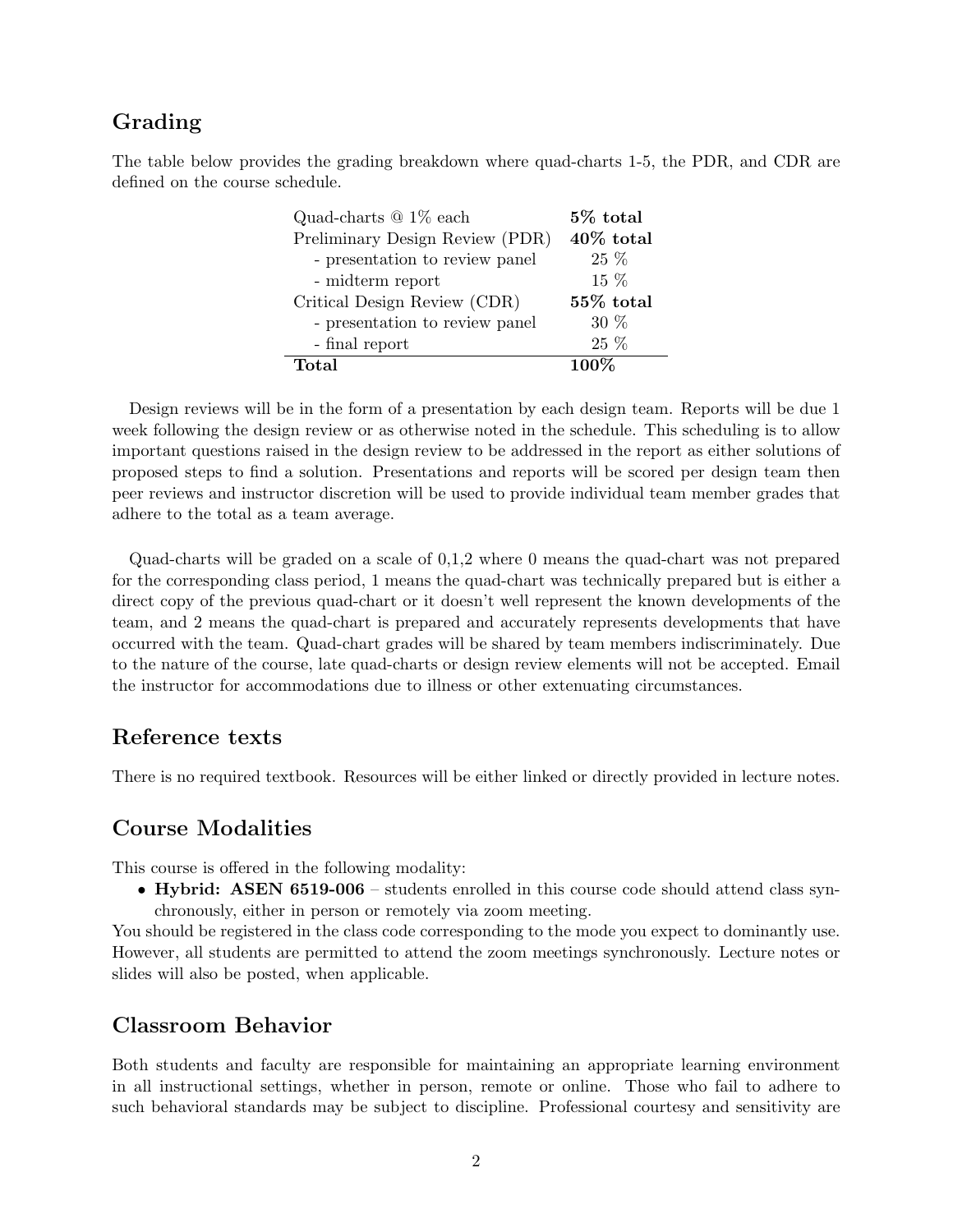especially important with respect to individuals and topics dealing with race, color, national origin, sex, pregnancy, age, disability, creed, religion, sexual orientation, gender identity, gender expression, veteran status, political affiliation or political philosophy. For more information, see the policies on [classroom behavior](http://www.colorado.edu/policies/student-classroom-and-course-related-behavior) and the [Student Conduct & Conflict Resolution policies.](https://www.colorado.edu/sccr/student-conduct)

#### Requirements for COVID-19

As a matter of public health and safety due to the pandemic, all members of the CU Boulder community and all visitors to campus must follow university, department and building requirements and all public health orders in place to reduce the risk of spreading infectious disease. Students who fail to adhere to these requirements will be asked to leave class, and students who do not leave class when asked or who refuse to comply with these requirements will be referred to [Student Conduct](https://www.colorado.edu/sccr/) [and Conflict Resolution.](https://www.colorado.edu/sccr/) For more information, see the policy on [classroom behavior](http://www.colorado.edu/policies/student-classroom-and-course-related-behavior) and the [Student Code of Conduct.](http://www.colorado.edu/osccr/) If you require accommodation because a disability prevents you from fulfilling these safety measures, please follow the steps in the "Accommodation for Disabilities" statement on this syllabus.

As of Aug. 13, 2021, CU Boulder has returned to requiring masks in classrooms and laboratories regardless of vaccination status. This requirement is a temporary precaution during the delta surge to supplement CU Boulder's COVID-19 vaccine requirement. Exemptions include individuals who cannot medically tolerate a face covering, as well as those who are hearing-impaired or otherwise disabled or who are communicating with someone who is hearing-impaired or otherwise disabled and where the ability to see the mouth is essential to communication. If you qualify for a mask-related accommodation, please follow the steps in the "Accommodation for Disabilities" statement on this syllabus. In addition, vaccinated instructional faculty who are engaged in an indoor instructional activity and are separated by at least 6 feet from the nearest person are exempt from wearing masks if they so choose.

Students who have tested positive for COVID-19, have symptoms of COVID-19, or have had close contact with someone who has tested positive for or had symptoms of COVID-19 must stay home. In this class, if you are sick or quarantined, email me and I can provide appropriate accommodations. You do not need to state the nature of your illness, nor is a doctor's note or other verification required.

#### Accommodation for Disabilities

If you qualify for accommodations because of a disability, please submit your accommodation letter from Disability Services to your faculty member in a timely manner so that your needs can be addressed. Disability Services determines accommodations based on documented disabilities in the academic environment. Information on requesting accommodations is located on the [Disability](https://www.colorado.edu/disabilityservices/) [Services website.](https://www.colorado.edu/disabilityservices/) Contact Disability Services at 303-492-8671 or [dsinfo@colorado.edu](mailto:dsinfo@colorado.edu) for further assistance. If you have a temporary medical condition, see [Temporary Medical Conditions](http://www.colorado.edu/disabilityservices/students/temporary-medical-conditions) on the Disability Services website.

#### Preferred Student Names and Pronouns

CU Boulder recognizes that students' legal information doesn't always align with how they identify. Students may update their preferred names and pronouns via the student portal; those preferred